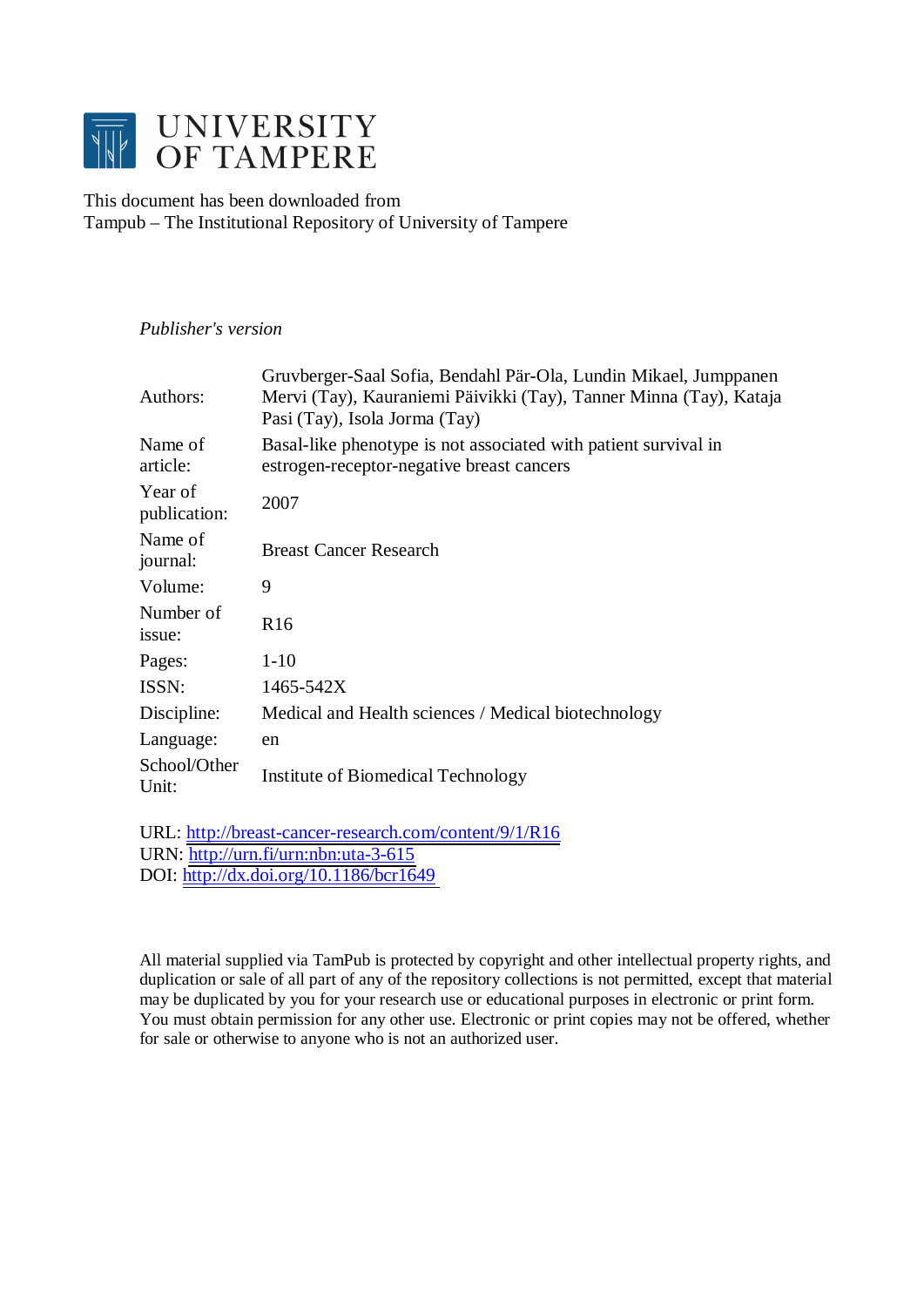# **[Open Access](http://www.biomedcentral.com/info/about/charter/)** Research article **Basal-like phenotype is not associated with patient survival in estrogen-receptor-negative breast cancers**

Mervi Jumppanen\*1,2, Sofia Gruvberger-Saal\*3, Päivikki Kauraniemi2, Minna Tanner2,4, Pär-Ola Bendahl<sup>3</sup>, Mikael Lundin<sup>5</sup>, Morten Krogh<sup>6</sup>, Pasi Kataja<sup>2</sup>, Åke Borg<sup>3</sup>, Mårten Fernö<sup>3</sup> and Jorma Isola2

1Department of Pathology, Seinäjoki Central Hospital, Hanneksenrinne 7, FIN-60220 Seinäjoki, Finland

2Institute of Medical Technology, University and University Hospital of Tampere, Biokatu 6, FIN-33520 Tampere, Finland

3Department of Oncology, Clinical Sciences, University of Lund, Klinikgatan 7, SE-221 85 Lund, Sweden

4Department of Oncology, Tampere University Hospital, Teiskontie 35, FIN-33520 Tampere, Finland

5Biomedical Informatics group, Department of Oncology, University of Helsinki, Haartmanninkatu 8, FIN-00290 Helsinki, Finland

6Department of Theoretical Physics, Lund University, Sölvegatan 14A, SE-221 85 Lund, Sweden

\* Contributed equally

Corresponding author: Mervi Jumppanen, mervi.jumppanen@epshp.fi

Received: 17 Aug 2006 Revisions requested: 31 Oct 2006 Revisions received: 12 Dec 2006 Accepted: 31 Jan 2007 Published: 31 Jan 2007

*Breast Cancer Research* 2007, **9**:R16 (doi:10.1186/bcr1649)

[This article is online at: http://breast-cancer-research.com/content/9/1/R16](http://breast-cancer-research.com/content/9/1/R16)

© 2007 Jumppanen *et al*.; licensee BioMed Central Ltd.

This is an open access article distributed under the terms of the Creative Commons Attribution License [\(http://creativecommons.org/licenses/by/2.0\)](http://creativecommons.org/licenses/by/2.0), which permits unrestricted use, distribution, and reproduction in any medium, provided the original work is properly cited.

### **Abstract**

**Introduction** Basal-phenotype or basal-like breast cancers are characterized by basal epithelium cytokeratin (CK5/14/17) expression, negative estrogen receptor (ER) status and distinct gene expression signature. We studied the clinical and biological features of the basal-phenotype tumors determined by immunohistochemistry (IHC) and cDNA microarrays especially within the ER-negative subgroup.

**Methods** IHC was used to evaluate the CK5/14 status of 445 stage II breast cancers. The gene expression signature of the CK5/14 immunopositive tumors was investigated within a subset (100) of the breast tumors (including 50 ER-negative tumors) with a cDNA microarray. Survival for basal-phenotype tumors as determined by CK5/14 IHC and gene expression signature was assessed.

**Results** From the 375 analyzable tumor specimens, 48 (13%) were immunohistochemically positive for CK5/14. We found adverse distant disease-free survival for the CK5/14-positive tumors during the first years (3 years hazard ratio (HR) 2.23, 95% confidence interval (CI) 1.17 to 4.24,  $p = 0.01$ ; 5 years HR 1.80, 95% CI 1.02 to 3.15,  $p = 0.04$ ) but the significance was lost at the end of the follow-up period (10 years HR 1.43, 95%

CI 0.84 to 2.43,  $p = 0.19$ ). Gene expression profiles of immunohistochemically determined CK5/14-positive tumors within the ER-negative tumor group implicated 1,713 differently expressed genes ( $p < 0.05$ ). Hierarchical clustering analysis with the top 500 of these genes formed one basal-like and a non-basal-like cluster also within the ER-negative tumor entity. A highly concordant classification could be constructed with a published gene set (Sorlie's intrinsic gene set, concordance 90%). Both gene sets identified a basal-like cluster that included most of the CK5/14-positive tumors, but also immunohistochemically CK5/14-negative tumors. Within the ER-negative tumor entity there was no survival difference between the non-basal and basal-like tumors as identified by immunohistochemical or gene-expression-based classification.

**Conclusion** Basal cytokeratin-positive tumors have a biologically distinct gene expression signature from other ERnegative tumors. Even if basal cytokeratin expression predicts early relapse among non-selected tumors, the clinical outcome of basal tumors is similar to non-basal ER-negative tumors. Immunohistochemically basal cytokeratin-positive tumors almost always belong to the basal-like gene expression profile, but this cluster also includes few basal cytokeratin-negative tumors.

### **Introduction**

cDNA microarray studies have shown that the most powerful denominator in determining the gene expression profiles and prognostic groups of breast cancer is estrogen receptor (ER) and ER-related genes [1-5]. Breast cancers have been separated by gene expression profiles into luminal, basal-like,

CI = confidence interval; CISH = chromogenic *in situ* hybridization; EASE = Expression Analysis Systematic Explorer; EGFR = epidermal growth factor receptor; ER = estrogen receptor; GO = gene ontology; HR = hazard ratio; IHC = immunohistochemistry; TMA = tissue microarray.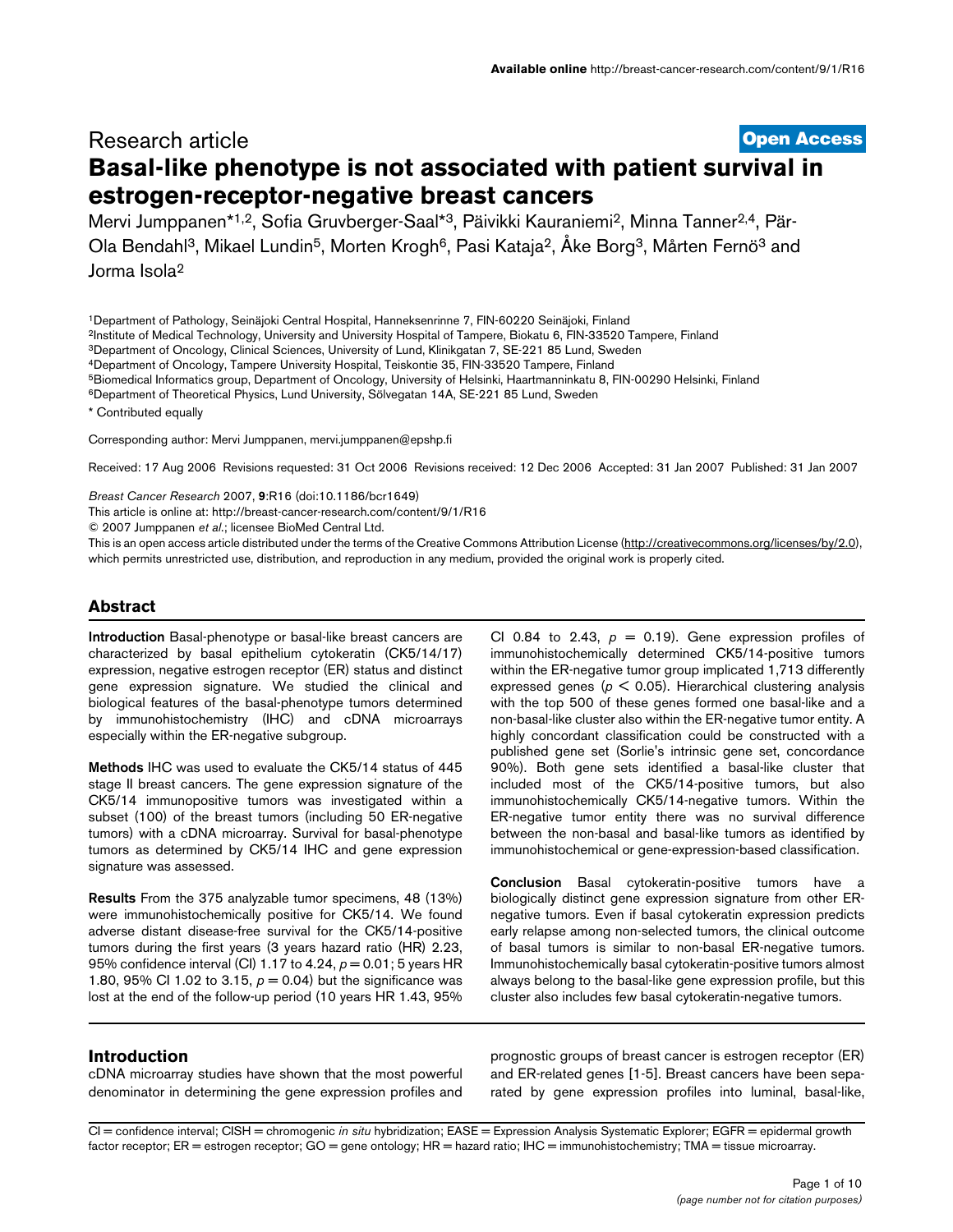ERBB2, and normal breast-like subgroups [6-9]. Basal-like tumors express many of the genes characteristic of breast basal epithelial cells [6] and the most typical feature of basallike breast cancers is the lack of expression of ER and genes usually co-expressed with ER [6-9].

In addition to the gene expression microarray studies, basalphenotype breast tumors have long been identified by using basal cytokeratin immunohistochemistry (IHC) [10-20]. Basal cytokeratin (CK5/14/17)-positive tumors represent about 10% of sporadic breast carcinomas and are almost exclusively ER-negative, poorly differentiated, and associated with epidermal growth factor receptor (EGFR), p53, vimentin, and c-*kit* immunopositivity and Bcl-2 negativity [11,12,14-16,19-21]. Even though gene expression studies separate the basal-like tumors from the ERBB2 tumor subgroup [6-9], there are some immunohistochemically basal cytokeratin-expressing tumors that show *HER-2* oncogene amplification [12,17,22]. The relationship between immunohistochemical and microarraybased classification of basal-phenotype breast cancer has not been established.

Apart from hypothesis-generating scientific research, a breast tumor classification should correlate with the clinical outcome of patients or predict efficacy to therapy. Negative ER status, which is the most prominent feature of basal-phenotype tumors, is a well-established prognostic and predictive factor in breast cancer. Microarray studies have shown that basal-like tumors have poor prognosis when compared with ER-positive luminal tumor groups but not when compared with a ERBB2 tumor cluster [7,8]. Immunohistochemical studies with basal cytokeratin IHC for the basal breast cancer phenotype classification have almost exclusively addressed the fact that basalphenotype tumors have poor prognosis, but they have also made the comparison in cohorts not selected by matching ER status (ER-negative) [10,11,16,17,20,23-25]. In this study we defined the gene expression profile of basal cytokeratin immunopositive tumors and studied the clinical outcome especially within the ER-negative tumor entity.

### **Materials and methods Tumor samples**

The tumor cohort comprised 445 primary stage II breast cancers collected from the South Sweden Health Care Region between 1985 and 1994 with approval from the Lund University Hospital ethics committee; the cohort was described previously in more detail by Chebil and colleagues [26]. In the present study, patients treated with 20 mg of tamoxifen daily for 2 years with complete follow-up data and uniform immunohistochemical method for hormone receptor analysis were included. Radical mastectomy or breast-conserving surgery was used with axillary lymph node dissection. Radiotherapy was introduced for all patients treated with breast-conserving surgery and for patients with lymph-node-positive disease. The patients were not treated with adjuvant chemotherapy. The

#### **Immunohistochemistry**

The formalin-fixed paraffin-embedded sample material was provided as eight tissue microarrays (TMAs) containing three core samples (diameter 0.6 mm) for each primary tumor. Immunohistochemical staining with CK5/CK14/p63 antibody cocktail (XM26, dilution 1:400, Novocastra, Newcastle upon Tyne, UK; LL002, dilution 1:400, Novocastra; 4A4+Y4A3, dilution 1:1,500, Neomarkers, Fremont, CA, USA, respectively) and with p53 antibody (DO-7, dilution 1:500, Novocastra) was performed as described previously [12,22]. Hormone receptors (ER and progesterone receptor) were conducted earlier by IHC from the original tissue blocks as described by Chebil and colleagues [26].

Analysis of the *HER-2* oncogene amplification was conducted by using a chromogenic *in situ* hybridization (CISH) method as described previously [27]. The histological type of the tumors was determined in accordance with the WHO classification as described by Chebil and colleagues [26].

#### **Sample scoring**

Immunohistochemically stained TMA samples for CK5/CK14/ p63 and p53 as well as *HER-2* CISH stainings were scanned with a virtual microscopy technique as described previously [28]. Immunostaining for CK5/CK14/p63 was considered CK5/14-positive if at least 20% of the tumor cells showed cytoplasmic staining and positive for p63 when the staining was nuclear. p53 was regarded as positive when at least 20% of the tumor cells were stained. *HER-2* oncogene was considered amplified if six or more gene copies were found per cell in at least 10% of the tumor cells.

#### **Statistical analysis**

Fisher's exact test and the  $\chi^2$  test were used to test the significance of the cross-tabulated data (using Stata 9.2 (Stata Corporation, College Station, TX, USA) and MedCalc (MedCalc Software, Mariakerke, Belgium) statistical software packages). Survival analyses were calculated with Kaplan-Maier life table curves, a log-rank test and a univariate Cox model. Distant disease-free survival was calculated from the primary diagnosis to the date of an event (distant recurrence or death) or, for eventfree patients, to the date of the most recent follow-up. All reported *p* values are two-sided.

#### **Gene expression microarrays**

cDNA microrrays were manufactured in the SWEGENE Microarray Facility, Department of Oncology, Lund University. The gene set consisted of 24,301 sequence-verified IMAGE clones (Research Genetics, Huntsville, AL, USA) and 1,296 internally generated clones, together representing about 16,000 Unigene clusters (build 180) and about 1,200 unclustered expressed sequence tags. The clones were amplified by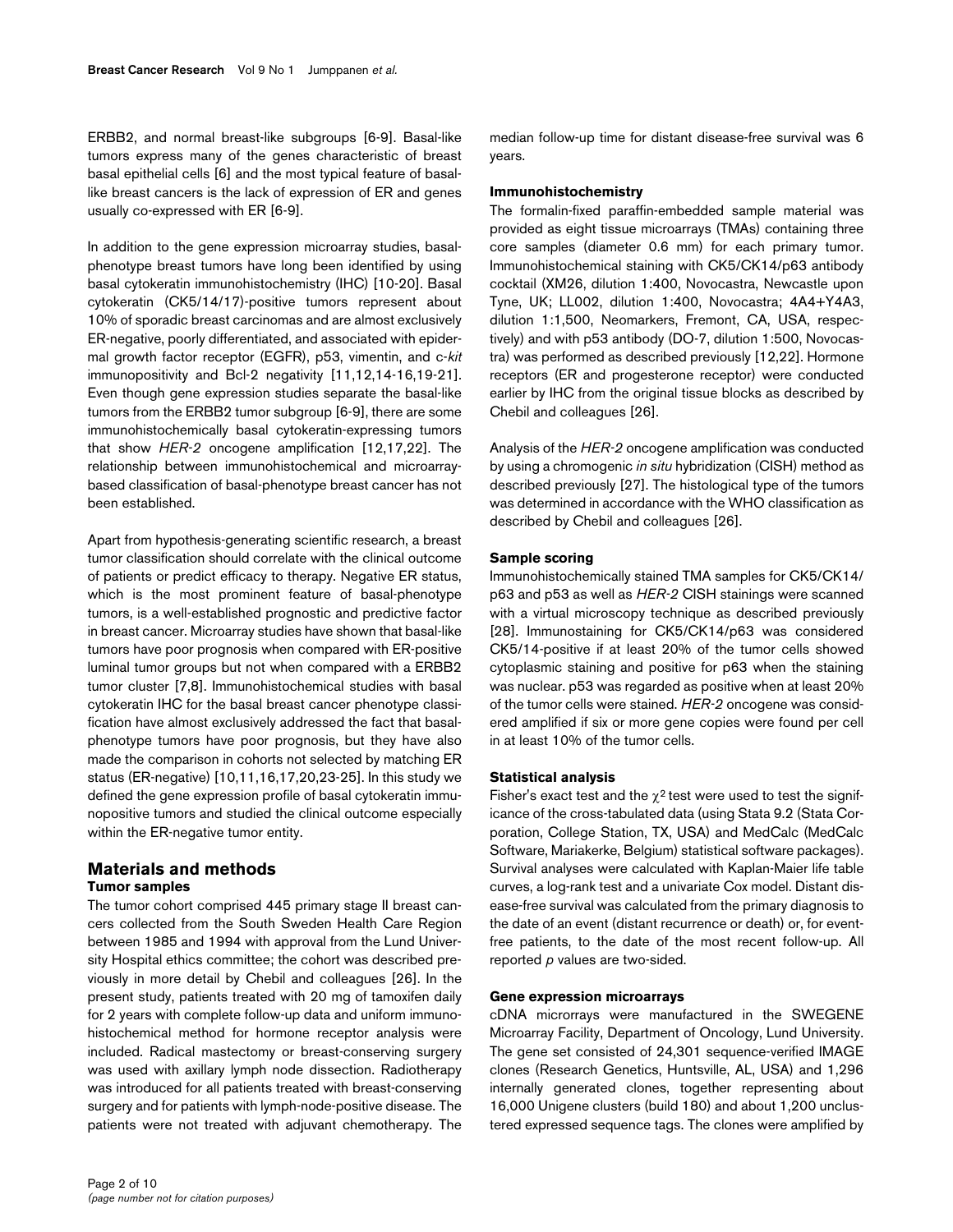polymerase chain reaction with vector-specific primers essentially as described previously [29].

A selected subset ( $n = 100$ , of which 50 were ER-negative) from the total cohort was analyzed with microarrays. Nineteen of these tumors showed positive CK5/14 staining and the rest were negative. Only one of the CK5/14-positive tumors was ER-positive. Total RNA was extracted from grossly dissected frozen tissue samples (about 100 mg) by the subsequent use of Trizol (Invitrogen, Carlsbad, CA, USA) and the RNeasy kit (Qiagen, Hilden, Germany). For each hybridization, 15 μg of Universal Human Reference RNA (Stratagene, La Jolla, CA, USA) was used to synthesize reference Cy5-labeled targets and 25 μg of sample total RNA for Cy3-labeled targets. Anchored oligo(dT) primers, the CyScribe indirect amino-allyl cDNA synthesis and labeling protocol and GFX purification columns (Amersham Biosciences, Little Chalfont, Bucks., UK) were used. Together with blocking agents (12 μg of poly-(dA), 6 μg of yeast tRNA, and 20 μg of Cot-1 DNA), targets were hybridized to the microarrays for 18 hours under a glass coverslip with the use of humidified Corning hybridization chambers at 42°C and the Pronto Universal Hybridization System (Corning Inc., Corning, NY, USA). Slides were scanned at 10 μm resolution in an Agilent DNA Microarray Scanner (Agilent Technologies, Palo Alto, CA, USA) and the images were analyzed with GenePix Pro software (Axon Instruments, Union City, CA, USA).

#### **Microarray data analysis**

The data were analyzed with BASE (BioArray Software Environment) software [30]. In brief, background-corrected intensities for sample and reference channels were calculated by subtracting the median local background signal from the median foreground signal for each spot. Filters were applied to remove all spots flagged during image analysis. Data within individual arrays were then normalized by using an implementation of the 'lowess' (locally weighted linear regression) algorithm [31]. Poorly measured/expressed spots with a signal-tonoise ratio of 3 or less in either the Cy3 or Cy5 channel were removed, and genes with missing data in more than 20% of all arrays or genes with a variation across arrays of not more than 0.45 standard deviations of the  $log<sub>2</sub>(ratio)$  were filtered, leaving 10,479 informative genes. The expression ratios for each gene were then median-centered across all tumors.

To generate a gene list for the basal-phenotype tumors, correlation scores were calculated between gene expression  $(log<sub>2</sub>(ratio))$  for all reporters and the CK5/14 immunopositive tumors [32]. To evaluate the significance of the expression signatures between the two annotation classes (CK5/14-positive and CK5/14-negative), 1,000 permutations were run in which the samples were randomly given an annotation label, and the *p* value for a score was calculated as the average number of reporters exceeding the score in the permutation test, divided by the total number of reporters in the gene list. The false dis-

covery rate – that is, the estimated number of genes in a given set of scored genes that could receive an equal or better score by chance – was calculated by random permutations and used as an indicator of the robustness of the gene expression profile. A false discovery rate of 0% indicates no false positives; a false discovery rate of 100% indicates a completely random signal. Gene expression profiles were analyzed with hierarchical clustering with centered Pearson correlation and average linkage clustering [33].

The ranked gene list was subjected to gene ontology annotation analysis with EASE (Expression Analysis Systematic Explorer) [34], in which only biological process ontology categories were included and the enrichment of categories in the gene list was evaluated by comparison with the total list of genes used for the microarray analysis. An EASE score of *p* ≤ 0.05 was considered to be significant. The UniGene clusters representing the top 200 genes were annotated with subcellular location by cross-reference to two published microarray datasets [33,35] and to Swiss-Prot. The Swiss-Prot Subcellular Locations annotations were downloaded from the DRAGON database [36]. A gene was considered to be membrane associated or secreted if the Swiss-Prot annotation contained one of the words 'membrane', 'vesicle', or 'secreted', or if the membrane:cytosolic ratio in the polysome fraction study exceeded 2 or 1.08 in the studies by Diehn and colleagues [35] or Stitziel and colleagues [37], respectively. Primary expression data are available from the NCBI Gene Expression Omnibus database (accession ID GSE6768) [38].

### **Results**

### **Immunohistochemical detection of basal-phenotype tumors**

Immunohistochemical analysis was performed on TMAs containing 445 tumors, of which 375 (84%) were analyzable for CK5/CK14/p63 antibody cocktail. There were 48 (13%) CK5/14-positive and 13 (3.5%) p63-positive tumors. Although CK5/14 and p63 are co-expressed in normal cells of breast ducts, there was no association in malignant epithelial cells  $(p = 0.22)$ . The CK5/14 immunopositivity was significantly correlated with negative ER status (*p* < 0.0001, data not shown). There were 13 ER-positive basal cytokeratinexpressing tumors. Association with negative progesterone receptor status ( $p < 0.0001$ ) with negative lymph node status  $(p = 0.0005)$  and with p53 immunopositivity  $(p = 0.003)$  was also seen but there was no association with *HER-2* oncogene amplification ( $p = 0.80$ , data not shown). Among the 95 ERnegative tumors, 35 (37%) showed positive staining for CK5/ 14 (Table 1). When CK5/14 positivity was correlated with clinicopathological characteristics within the ER-negative tumor subgroup, associations with negative lymph node status and positive p53 status were not seen ( $p = 0.14$  and  $p = 0.65$ , respectively), but significant association between CK5/14 immunopositivity and negative *HER-2* status emerged (*p* = 0.01, Table 1). Most of the basal cytokeratin-positive tumors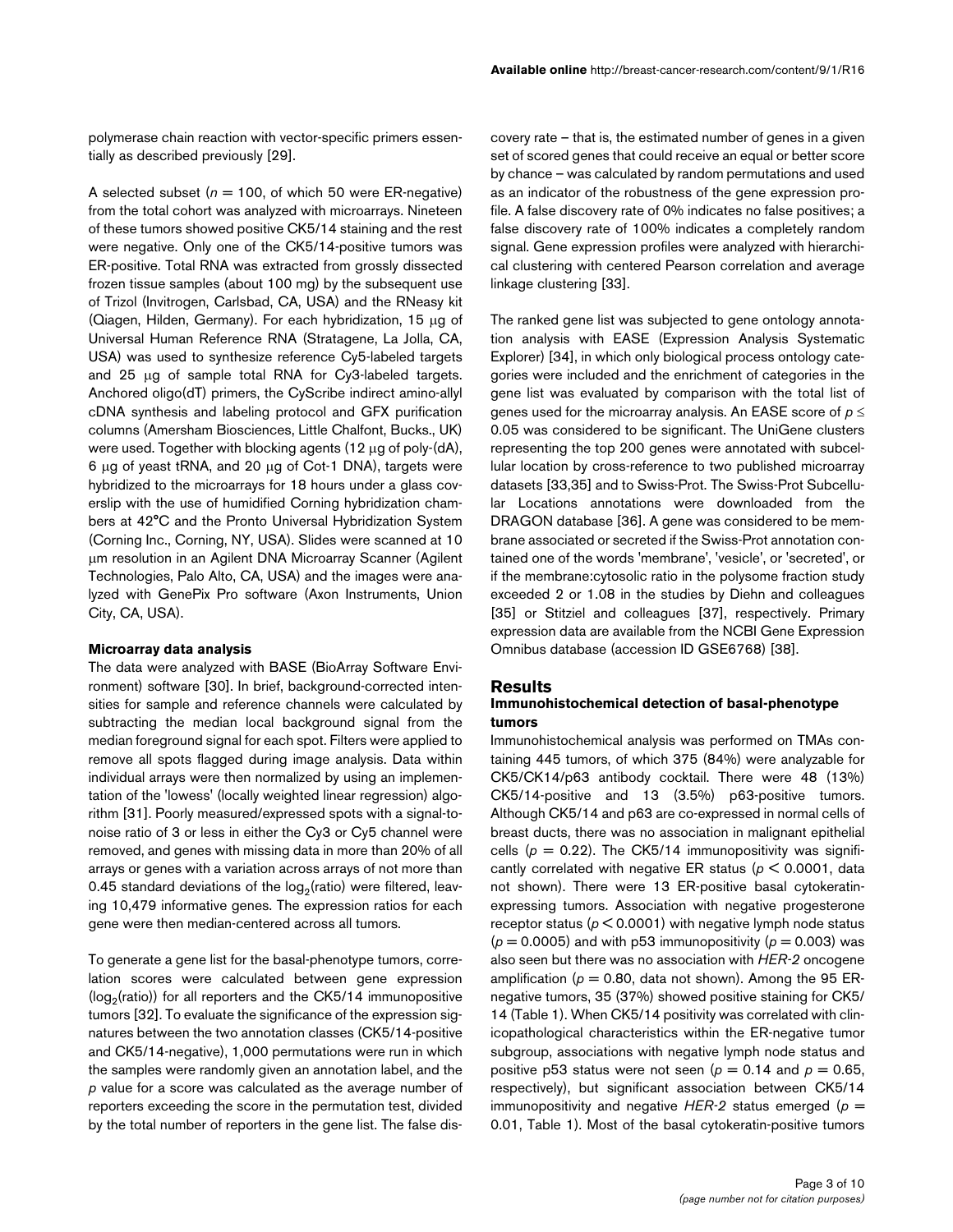### **Table 1**

#### **Clinicopathological characteristics of estrogen-receptor-negative breast tumors according to basal cytokeratin (CK5/14) status**

| Clinicopathological parameter         | CK5/14 negative (percentage) | CK5/14 positive (percentage) | р    |
|---------------------------------------|------------------------------|------------------------------|------|
| All estrogen-receptor-negative tumors | 60 (63)                      | 35 (37)                      |      |
| Axillary lymph node status            |                              |                              |      |
| Negative                              | 23 (38)                      | 19 (54)                      | 0.14 |
| Positive                              | 37 (62)                      | 16 (46)                      |      |
| HER-2 status                          |                              |                              |      |
| Non-amplified                         | 35 (58)                      | 30 (86)                      | 0.01 |
| Amplified                             | 18 (30)                      | 3(9)                         |      |
| Data missing                          | 7(12)                        | 2(6)                         |      |
| p63                                   |                              |                              |      |
| Negative                              | 57 (95)                      | 33 (94)                      | 1.00 |
| Positive                              | 3(5)                         | 2(6)                         |      |
| p <sub>53</sub>                       |                              |                              |      |
| Negative                              | 26 (43)                      | 13 (37)                      | 0.65 |
| Positive                              | 26 (43)                      | 17 (49)                      |      |
| Data missing                          | 8(13)                        | 5(14)                        |      |
| Histological type                     |                              |                              |      |
| Invasive ductal or mixed type         | 49 (82)                      | 28 (80)                      | 0.10 |
| Invasive lobular                      | 5(8)                         | 0(0)                         |      |
| Medullary or atypical medullary       | 5(8)                         | 7(20)                        |      |
| Other types                           | 1(2)                         | 0(0)                         |      |

The *p* values were calculated, excluding the 'data missing' values, with Fisher's exact test except for the *p* value of histological type, which was calculated with the  $\chi^2$  test.

were of the ductal histotype (80%) and the rest were of the medullary or atypical medullary histotypes (20%; Table 1). Over half (7/12) of the medullary histotype tumors (medullary or atypical medullary) were in fact CK5/14-positive.

#### **Gene expression profile of basal-phenotype tumors**

A clear difference was seen in gene expression profiles between the basal cytokeratin (CK5/14) immunopositive and negative subgroups in the whole data set (false discovery rate 0.03% for the 100 genes, and 0.3% for the top 500 with the use of the Golub algorithm) including both ER-positive and ER-negative tumors. However, because the basal phenotype determined by IHC was strongly correlated with negative ER status (only one of the 50 ER-positive tumors stained positive for CK5/14), and because ER status has been shown to have a strong influence on the gene expression signature of breast tumors [2,4,6], we performed an analysis in the subset of ERnegative tumors ( $n = 50$ ) separately. In this subset CK5/14positive and CK5/14-negative tumors were also associated with two distinct gene expression signatures (false discovery rate 6.7% for the top 100 genes and 16.1% for the top 500 genes). Hierarchical clustering analysis of the ER-negative

tumors using the top 500 basal discriminatory genes generated within the ER-negative tumor group identified two separate clusters (Figure 1; see Additional file 1 for the heat map): one cluster containing a large number of CK5/14-positive tumors (17/24) in addition to seven CK5/14-negative tumors, and another in which all except one of the tumors (25/26) were immunohistochemically CK5/14-negative and were frequently amplified for the *HER-2* oncogene (18/26). Although the signal for the basal phenotype among ER-negative tumors was weaker than in the whole data set, in which the classification may have been highly influenced by the strong ER-related signal, it was statistically highly significant (1,713 genes were identified with  $p < 0.05$ ; see Additional file 2 for the top 200 genes).

We next explored how the so-called 'intrinsic' gene set generated by Perou and colleagues [6-8] would perform in our data set. Mapping of their intrinsic gene list [8] to our data with the use of Unigene Cluster ID as an identifier produced a list of 522 clones. These clones were used to cluster the whole data set, which gave expected results separating basal/ER-, luminal/ER+ and ERBB2+/ER- tumor groups from each other sim-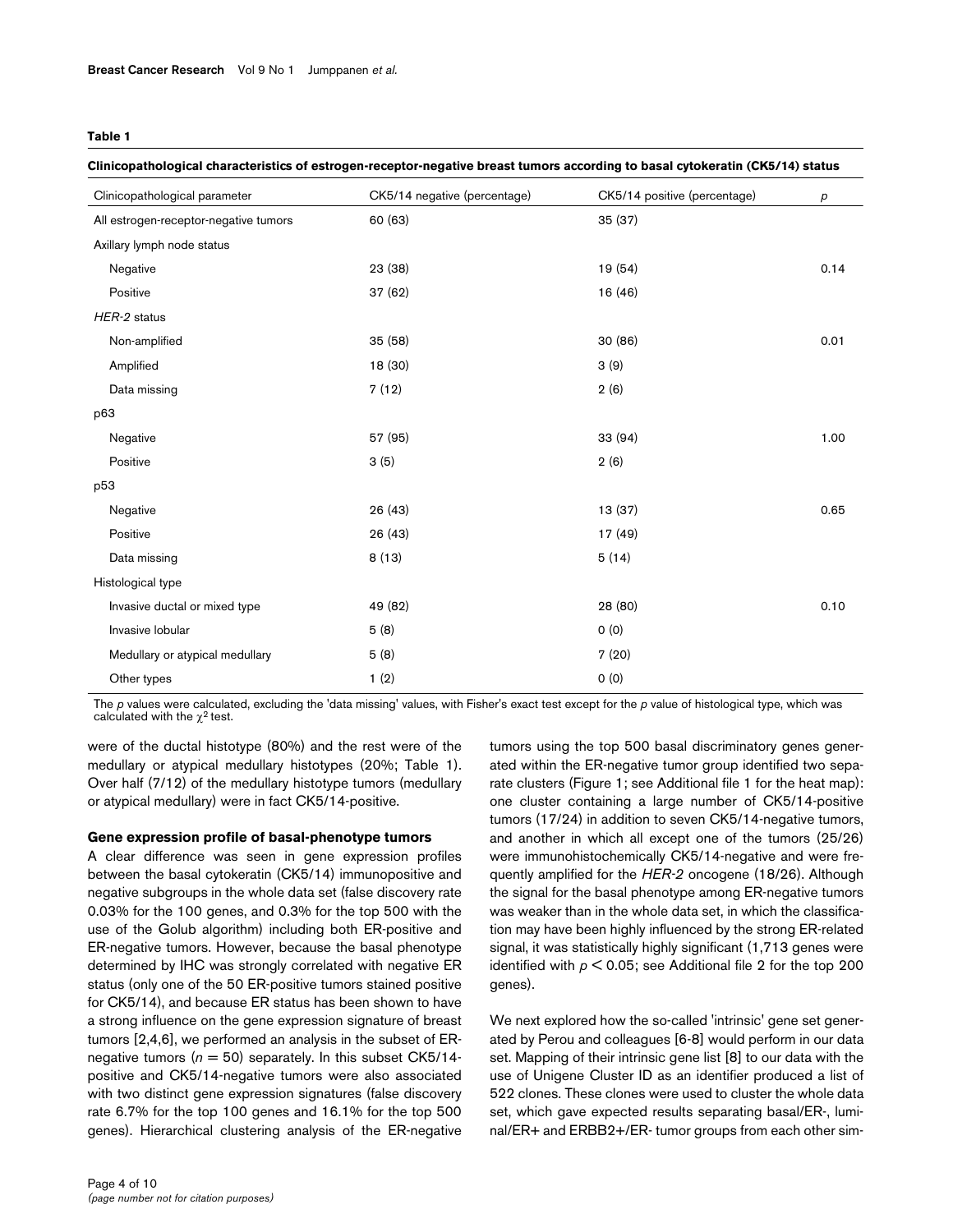



Hierarchical clustering of 50 ER-negative tumors based on the top 500 basal genes. The gene set was generated for the CK5/14-positive basal phenotype tumors. Yellow indicates the basal-like cluster and black the non-basal-like cluster. The boxes beneath indicate the immunohistochemically CK5/14-positive tumors and the *HER-2* oncogene-amplified tumors (solid box, positive; open box, negative, crossed box, data missing).

ilarly to the original study (data not shown) [6,8]. Hierarchical clustering of the ER-negative tumor group separately, with the use of the intrinsic gene set, generated a dendrogram with two major subgroups very similar to the hierarchical clustering analysis with our top 500 ranked basal genes (concordance 90%,  $p = 0.0001$ ; Figure 2). The basal-like cluster included most of the CK5/14-positive tumors and nine additional CK5/ 14-negative tumors. The tumors in the non-basal subgroup showed frequent HER-2 amplification (17/27) and predominantly a CK5/14-negative immunophenotype (23/27; Figure 2; see Additional file 3 for the heat map). The basal phenotype classification by Sorlie's intrinsic gene set correlated strongly with basal cytokeratin IHC (concordance  $76\%$ ,  $p = 0.0011$ ). Interestingly, seven of the nine misclassified CK5/14-negative tumors by Sorlie's intrinsic gene set were also found to belong to the basal-like cluster when our top 500 CK5/14-associated genes were used in hierarchical clustering analysis.

The gene list generated for the basal cytokeratin immunopositive tumors within the ER-negative tumor entity (Additional file 2) included genes associated with ER status such as *TTF1* (rank 13) and *XBP1* (rank 16) and other genes previously

associated with the basal-like tumor subtype such as *CRYAB* (rank 26), *TRIM29* (rank 51), *ERBB2* (rank 55), *ANXA8* (rank 134), and *EGFR* (rank 193) [6-9]. Twelve of the genes with a high expression in basal-like tumors (within the top 200 genes) were annotated as having a membrane-bound cellular localization, but not to the mitochondria or the Golgi apparatus (Additional file 2).

### **Distant disease-free survival of basal-phenotype tumors**

Association of the basal status with patient prognosis was evaluated first in the immunohistochemically defined basal (CK5/14-positive) and non-basal (CK5/14-negative) tumor subgroups. In the whole tumor material, the distant diseasefree survival was significantly shorter for the CK5/14-positive tumors during the first years of follow-up (3 years hazard ratio (HR) 2.23, 95% confidence interval (CI) 1.17 to 4.24,  $p =$ 0.01 and 5 years HR 1.80, 95% CI 1.02 to 3.15,  $p = 0.04$ ), but this difference was lost at the end of the follow-up period (10 years HR 1.43, 95% CI 0.84 to 2.43, *p* = 0.19; Figure 3). Next we studied clinical outcome within the ER-negative entity. The survival rates of immunohistochemically CK5/14-positive and CK5/14-negative tumor groups were identical, as





Hierarchical clustering of 50 ER-negative tumors based on the intrinsic gene set [7]. Yellow indicates the basal-like cluster and black the non-basallike cluster. The black boxes beneath indicate the basal-like cluster by the top 500 basal genes, immunohistochemically CK5/14-positive tumors, and *HER-2* amplified tumors (solid box, positive; open box, negative, crossed box, data missing).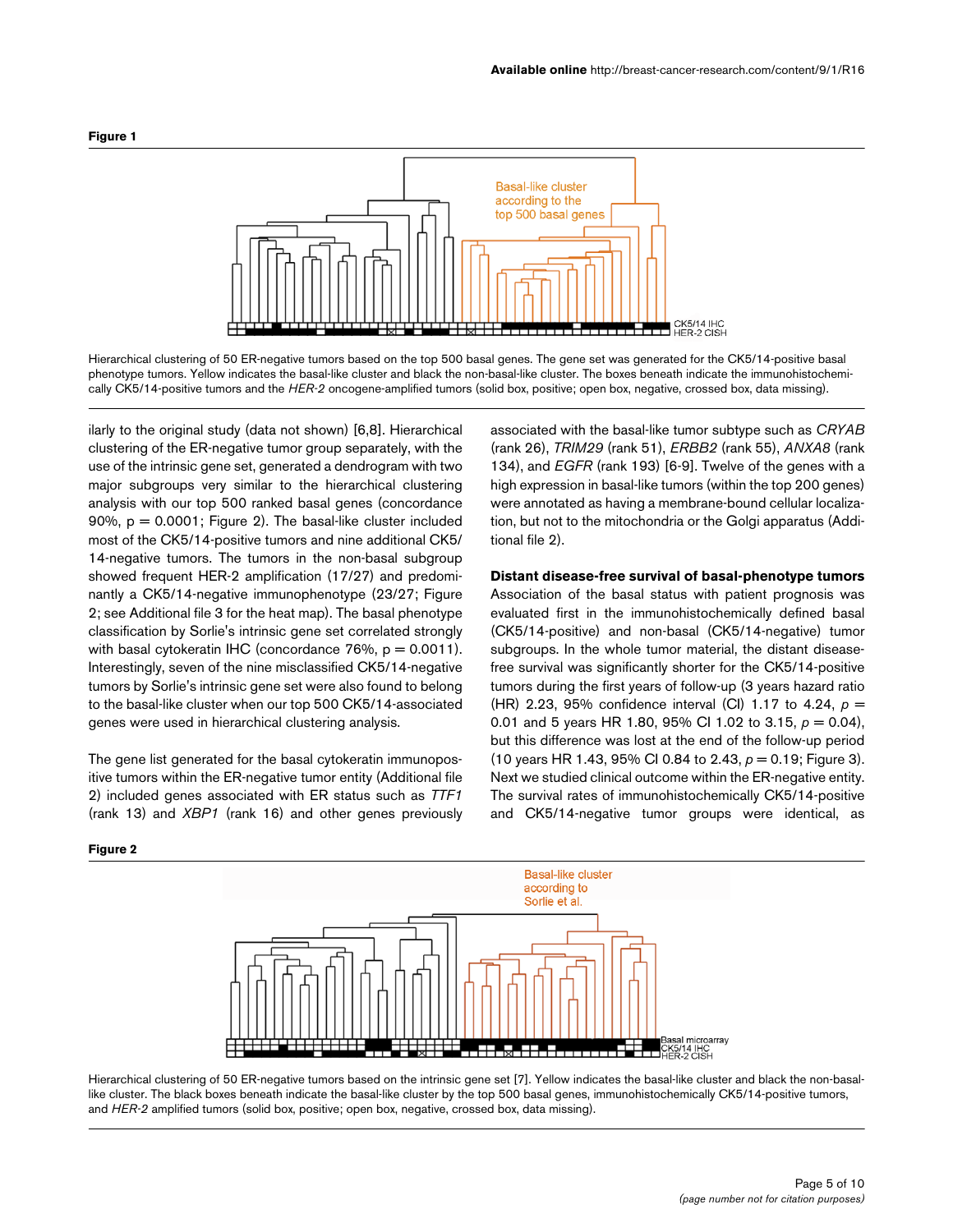

Distant disease-free survival of immunohistochemically CK5/14-negative and CK5/14-positive tumors in the whole data set. The basal cytokeratin-positive tumors show significantly shorter survival during the first years of the follow-up, but this difference is lost with time.

demonstrated by the superimposed Kaplan-Meier curves and log-rank test ( $p = 0.93$ ; Figure 4a). The same result was obtained when the basal-like classification was based on gene expression microarrays ( $p = 0.42$  and  $p = 0.55$  for classifications based on our gene list and Sorlie's gene list (Figure 4b,c), respectively).

### **Functional analysis of genes aberrantly expressed in basal-phenotype tumors**

We next performed a gene ontology (GO) annotation analysis of the top 1,000 genes on our basal gene list (within ER-negative tumors) and found that 823 genes were associated with a functional gene annotation category. Of these genes, 383 were upregulated in the CK5/14-positive tumors and 440 were downregulated (Additional file 4). Genes upregulated in basal-like tumors (with an EASE score of 0.05 or less) belonged to the annotation categories epidermal differentiation (GO:0008544) and ectoderm development (GO:0007398), protein biosynthesis (GO:0006412), nuclear division (GO:0000280), development (GO:0007275), biosynthesis (GO:0009058), histogenesis (GO:0009888), macromolecule biosynthesis (GO:0009059), and M phase (GO:0000279). Basal cytokeratins 14 and 17 were present in the gene category of epidermal differentiation and ectoderm development, which was the most significantly upregulated biological process in basal-phenotype tumors. Genes downregulated in basal-phenotype tumors were characterized as having functions in cell-surface receptor-linked signal transduction (GO:0007166), enzyme-linked receptor protein signaling pathway (GO:0007167), transmembrane receptor protein tyrosine kinase signaling pathway (GO:0007169), and regulation of G-protein-coupled receptor protein signaling pathway (GO:0008277).

### **Discussion**

Basal-like breast cancer has been associated with poor prognosis in several immunohistochemical [10,11,15-18,20,22-

#### **Figure 4**



Distant disease-free survival of basal-like and non-basal-like tumors within the ER-negative tumor entity. The basal phenotype was defined by using immunohistochemistry **(a)**, cDNA microarray and the top 500 gene set for the basal cytokeratin-immunopositive tumors **(b)** or cDNA microarray and the intrinsic gene set of Sorlie and colleagues [7] **(c)**. There is no difference in survival between basal-like and non-basal-like tumors within the ER-negative tumor subgroup.

25] and gene expression microarray-based studies [7-9]. Nevertheless, there are conflicting results between studies about the independent prognostic significance of the basal phenotype [11,15,18,20]. Adjuvant chemotherapy could be recognized as one possible confounding factor, because it has been postulated that basal-like and non-basal tumors would respond differently to chemotherapy [39]. Our results showed that when using IHC to identify basal-like tumors, a survival difference was seen in the entire patient population during the first years of the follow-up. This suggests that basal cytokeratin expression predicts early relapse when compared with nonbasal tumors, including both ER-positive and ER-negative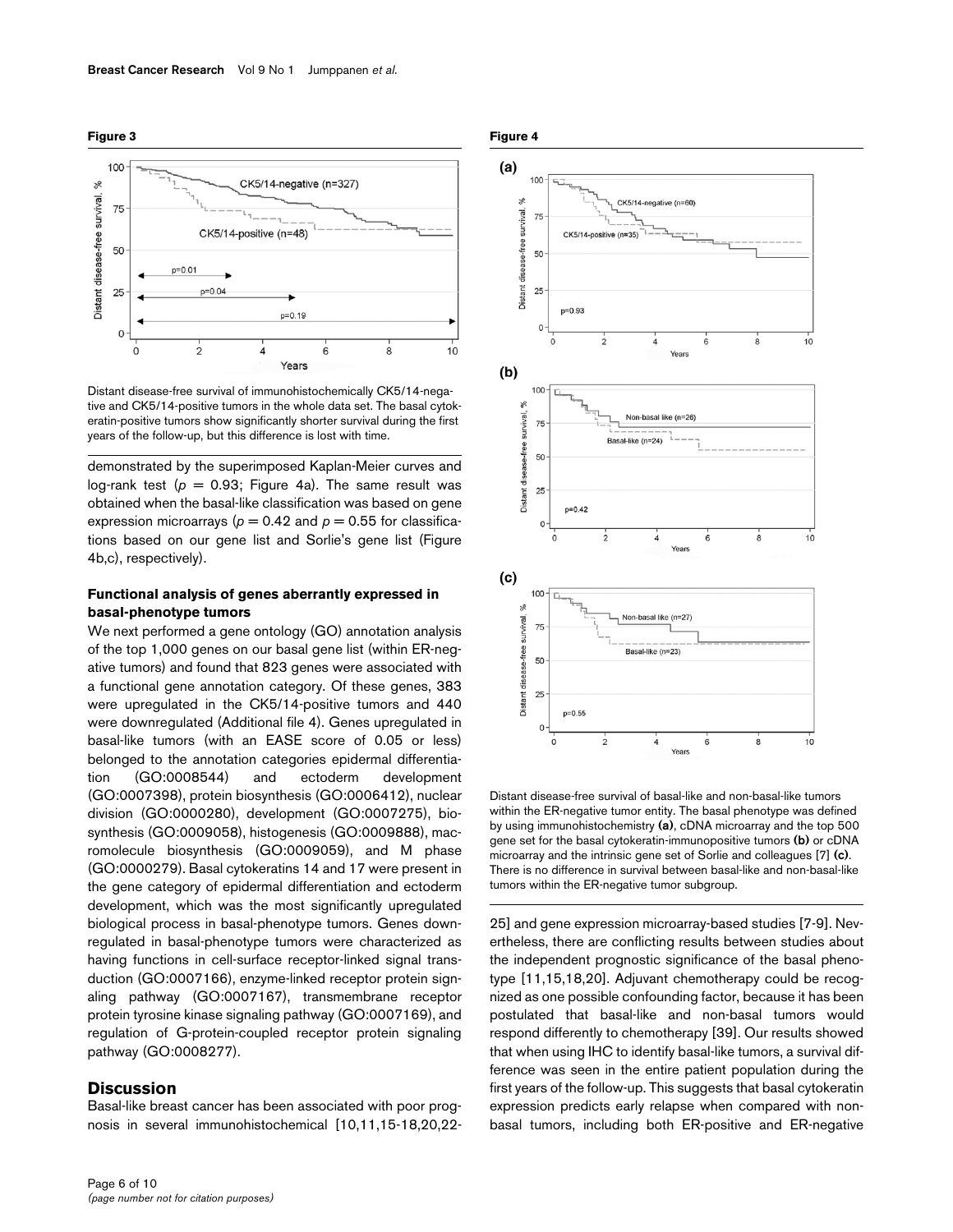breast cancers. This is in agreement with previous results [11,15-18,20,22-25]. Furthermore, our tumor series represents early-stage disease not treated with chemotherapy. It therefore presents a more coherent picture of the natural biology of breast cancer than when studying chemotherapytreated patients. It must still be noted that in this study all the patients were treated with tamoxifen for 2 years, which most probably affected the natural history of the ER-positive tumors.

Even though we saw a survival difference between basal and non-basal tumors when studying the whole population, this was not true within the ER-negative tumor subgroup. This therefore suggests that basal cytokeratin expression is not an independent prognostic factor. Our results support the findings of Potemski and colleagues [18] and Malzahn and colleagues [15], who did not find any difference between basal and non-basal tumor survival within the ER-negative tumor entity. However, Abd El-Rehim and colleagues [11] and Rakha and colleagues [20] have suggested that adjustment to steroid hormone receptor expression would not alter the adverse survival impact of basal phenotype in breast cancer. In our study the lack of prognostic association was not due to the method of tumor classification, because the same result was obtained within the ER-negative subgroup when basal-like tumors were identified either by IHC or by two different microarray-based classifications. These results are in agreement with the earlier microarray-based prognostic studies, which indicate that tumors with a basal-like gene expression signature have a similar prognosis to that of the ERBB2 cluster [7- 9]. It is concluded that all ER-negative tumors can be classified as having a relatively poor prognosis, irrespective of the cytokeratin composition or gene expression signature.

Studies of basal-like breast cancer are likely to be influenced by the ER status, which is a central factor determining both prognosis and gene expression patterns [1,2,5,6]. To study the basal-phenotype breast cancer more specifically without the influence of ER status, we performed a gene expression microarray study for ER-negative breast cancers. This enabled us to look more specifically at the gene expression profile and clinical behavior of the basal-phenotype tumors when the impact of information already included in the ER status was excluded. We were able to separate two tumor clusters, the basal-like and the non-basal-like, by using a gene set generated for the basal cytokeratin immunopositive tumors. The unique gene expression profile found for the CK5/14 immunopositive tumors within the ER-negative tumor entity implies that the basal-like expression profile differed significantly from the rest of the ER-negative tumors and that this tumor subgroup is biologically distinct not only in the general breast cancer population but also within ER-negative tumor entity.

Our CK5/14-associated gene signature identified basal-like tumors within the ER-negative tumor entity very similarly to the clustering with the intrinsic gene set by Sorlie and colleagues

[7]. Whereas all except one of the CK5/14-positive tumors were classified to the basal-like cluster with our CK5/14-associated genes, four tumors with a CK5/14-positive immunophenotype were found in the non-basal-like cluster with Sorlie's intrinsic gene set. This indicates that our top 500 ranked basal genes were better classifiers for CK5/14 IHC status than Sorlie's intrinsic gene set. This is not surprising given that our basal gene list was generated for this purpose and from this very material. Interestingly, all seven CK5/14 negative tumors categorized into the basal-like cluster by our basal-associated genes were also found in the basal-like tumor subgroup when performing the analysis with the intrinsic gene set as defined by Sorlie and colleagues. Hence, for these seven cases the two microarray-analysis-based classifiers agreed on the basal-like status but disagreed with the CK5/14 immunostaining.

To verify that these tumors had not been misclassified with regard to basal-like status when using TMAs, we immunostained the entire tumor sections of five of these tumors. Two of the tumors were scored as CK5/14 positive in entire sections, indicating that the TMA sampling technique (using tissue cores with 0.6 mm diameter) leads to the misclassification of some basal-like tumors in IHC. Expression of basal cytokeratins often shows a high degree of intratumoral heterogeneity [22], which is likely to explain differences obtained between TMAs and entire tissue sections. However, even when performed on entire tumor sections, CK5/14 IHC may not recognize all of the basal-like subtype breast cancers as defined by gene expression profiles. Despite the fact that our gene expression signature was generated to be specifically associated with CK5/14 positivity, it clearly also recognizes a distinct set of CK5/14-negative tumors.

It has previously been suggested that the basal-like tumor type cluster is most optimally identified by IHC when using a combination of positive CK5/6 and/or EGFR, and negative ER and HER-2 staining results as classification criteria [23,40]. In addition, vimentin and c-*kit*, which have been shown to be associated with basal cytokeratin immunopositivity along with EGFR [22,41], have been recognized as good discriminators for a basal-like expression profile [23,40]. The basal cytokeratin-negative tumors that clustered with the basal-like cluster in this study could be EGFR, vimentin, and/or c-*kit*-expressing tumors with a similar gene expression signature to that of basal cytokeratin-immunopositive breast cancers. It is concluded that immunohistochemically basal cytokeratin-positive tumors almost always belong to the basal-like gene expression profile, but this cluster also includes basal cytokeratin-negative tumors. Neither a immunohistochemical nor a microarraybased classification of breast cancers into a basal or nonbasal subgroup is currently considered justified in the clinics, because direct predictive or prognostic implications are lacking. This could change in the future if differential treatment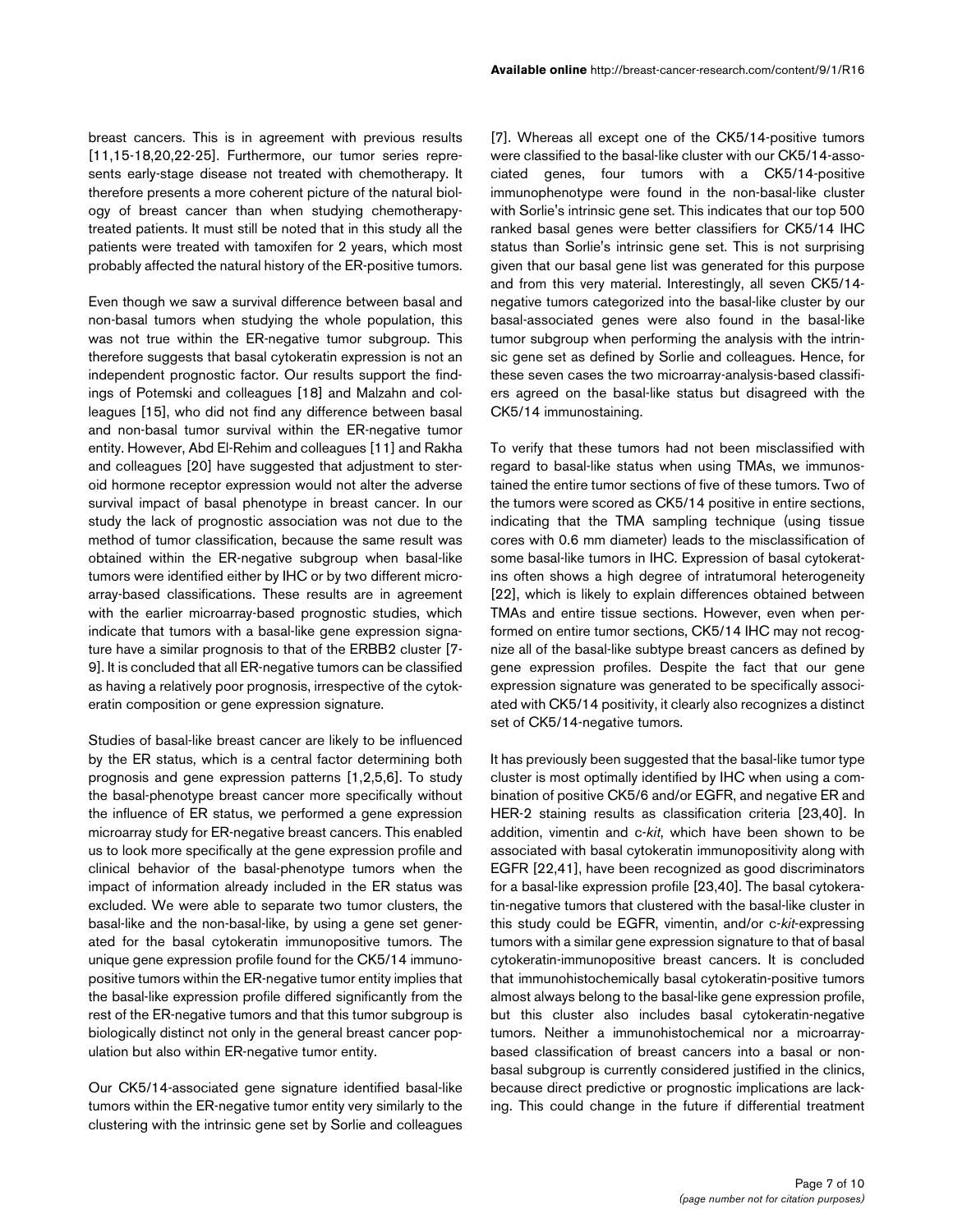responsiveness could be confirmed or if treatments specifically targeting basal-like tumors were developed.

In addition to prognostic assessments, the microarray-based gene data may be more relevant for revealing the biological basis of the basal-like tumor classification. For example, the first genes in the gene list generated for the immunohistochemically predefined CK5/14-positive and ER-negative tumors included some genes, such as *XBP1* and *TTF1*, that are known to associate positively with ER status [1,2,6]. These genes had a significantly lower expression in the basal-like than in the non-basal-like tumors within the ER-negative tumor subgroup. It is therefore possible that there are some differences in the hormone-independence of the basal-like and nonbasal-like tumors within the ER-negative tumor subgroup. In addition to ER-negativity and poor response to hormone treatment, most basal-like tumors are *HER-2* non-amplified. There are therefore currently no targeted treatment options available for basal-like breast cancers. Our finding that top signature genes such as *EVA1* (rank 11 and 36), *SLC2A1* (rank 42 and 179), and *CEACAM1* (rank 148), which are highly expressed in basal-like tumors and are localized to the cell membrane, could serve as interesting targets for new drug developments, similar to the HER-2 oncoprotein in tumors with *ERBB2* gene amplification.

To study the biology of basal-like tumors in more detail and to evaluate the function of the genes found associated with this tumor subtype we next found out which biological processes were enriched in basal-like tumors and used EASE for this purpose. We found that the signature for basal-like tumors was most significantly enriched for genes associated with epidermal differentiation and included the genes encoding CK14 and CK17. Both of these cytokeratins are close partners of CK5 [42] and have been shown to be expressed in basal-phenotype tumors by IHC [11,12,17,20] and by gene expression microarrays [6,7]. We did not use CK17 in the immunohistochemical determination of basal cytokeratin expression because we had shown previously that only very few tumors show CK17 expression in the absence of CK5 and/or CK14 [12]. The biological process of epidermal differentiation may reflect the basal-phenotype tumor origin. It has been suggested that a CK5/14-positive breast progenitor cell able to differentiate into both luminal and myoepithelial cells of the normal breast would be the transformed cell in basal-phenotype breast cancer [43,44]. If these cells represent the socalled cancer stem cell for basal-phenotype breast cancer, the tumor cells may have the same ability to differentiate as the cell of origin does. The biological process of development was fourth in the ranking list and included the *EVA1* gene, which was previously recognized in the basal gene list (rank 11 and 36) as a membrane protein. Other gene ontology terms enriched in the basal-like gene signature, such as protein and macromolecular biosynthesis, nuclear division, and M phase, were indicative of a high proliferation rate. Previous studies

have also associated the basal-like subgroup with a high expression of genes involved in proliferation [14,22], and our results suggest that this is true even when compared with the other subgroups, such as amplified *HER-2*, within the ER-negative entity.

### **Conclusion**

Basal cytokeratin immunopositivity predicts early breast cancer relapse, and these tumors differ from other ER-negative breast cancers biologically because they have a distinct gene expression profile. Despite this, the basal cytokeratin-expressing tumors show a similar prognosis to that of non-basal ERnegative tumors. As regards classification, immunohistochemically basal cytokeratin-positive tumors almost always show a basal-like gene expression signature. We were able to identify several immunohistochemically basal cytokeratin-negative tumors, which have a similar gene expression profile to that of the basal cytokeratin-immunopositive breast cancers.

### **Competing interests**

The authors declare that they have no competing interests.

### **Authors' contributions**

MJ performed and analyzed IHC and CISH stainings from the TMAs, and drafted and finalized the manuscript. SG performed and analyzed the microarrays and helped in the drafting of the manuscript. Päivikki Kauraniemi helped with the interpretation of the results and with drafting the manuscript. MT helped with the finalization of the manuscript. PB performed the statistics for the tables and figures. MK conducted the analysis of the membrane association of the genes. Pasi Kataja performed the scanning of the slides for virtual microscopy, and ML prepared the final virtual slides for the Internet. ÅB and MF coordinated the study on their behalf. JI coordinated the study and helped to draft and finalize the manuscript. All authors read and approved the final manuscript.

# **Additional files**

The following Additional files are available online:

### **Additional File 1**

A PDF file containing a heat map of 50 ER-negative tumors based on the top 500 gene set generated for the CK5/14-positive tumors. Yellow indicates the basal-like cluster and black the non-basal-like cluster. [See http://www.biomedcentral.com/content/](http://www.biomedcentral.com/content/supplementary/bcr1649-S1.pdf) supplementary/bcr1649-S1.pdf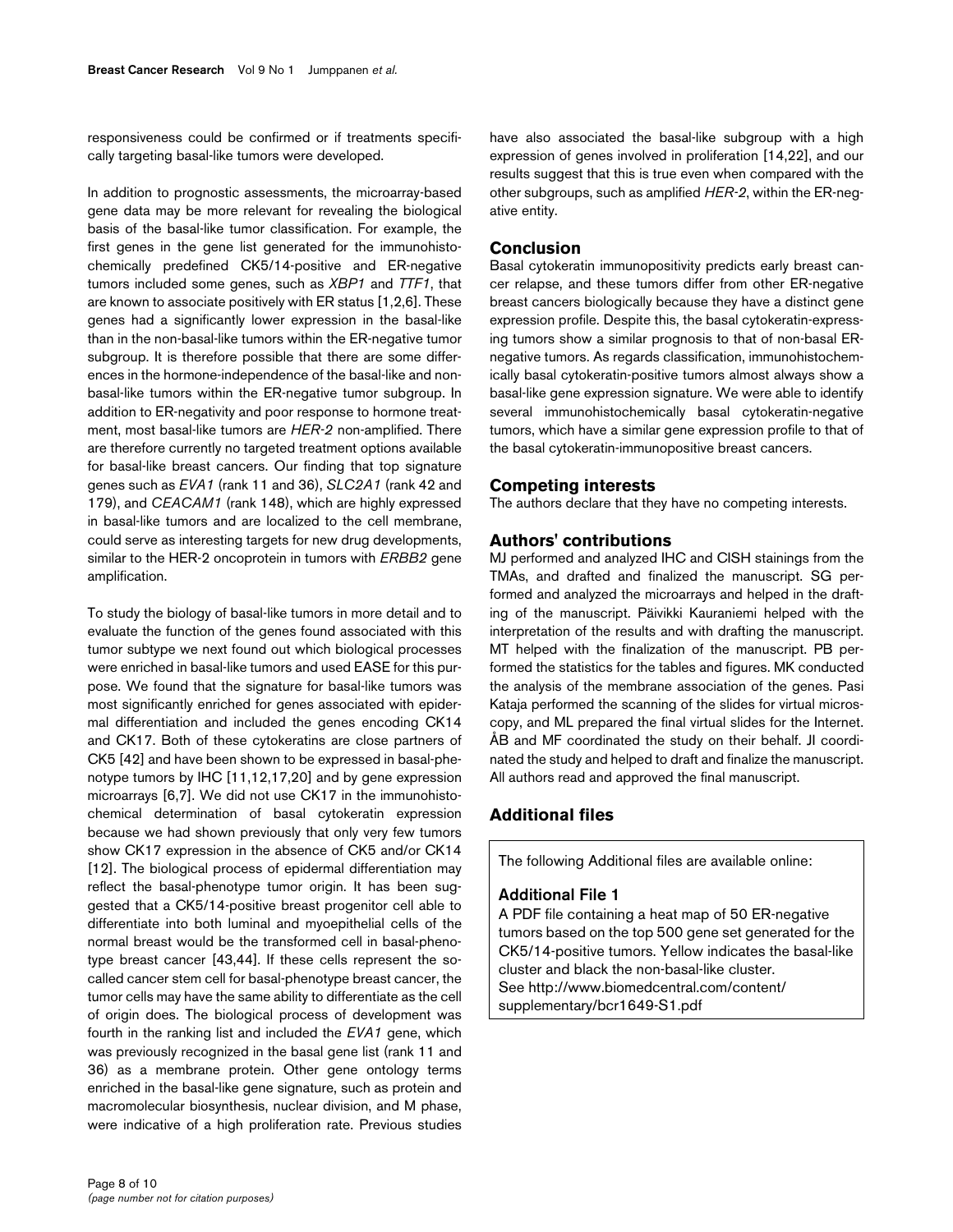### **Additional File 2**

An Excel file containing the top 200 genes list generated for the immunohistochemically CK5/14-positive ERnegative breast cancers. The membrane association is defined.

[See http://www.biomedcentral.com/content/](http://www.biomedcentral.com/content/supplementary/bcr1649-S2.xls) supplementary/bcr1649-S2.xls

### **Additional File 3**

A PDF file containing a heat map of 50 ER-negative tumors based on the intrinsic gene set by Sorlie and colleagues [7]. Yellow indicates the basal-like cluster and black the non-basal-like cluster.

[See http://www.biomedcentral.com/content/](http://www.biomedcentral.com/content/supplementary/bcr1649-S3.pdf) supplementary/bcr1649-S3.pdf

### **Additional File 4**

A PDF file containing the results of a gene ontology annotation analysis of the top 1,000 basal genes. [See http://www.biomedcentral.com/content/](http://www.biomedcentral.com/content/supplementary/bcr1649-S4.pdf) supplementary/bcr1649-S4.pdf

### **Acknowledgements**

We are grateful to the South Sweden Breast Cancer Group for providing us with the clinical follow-up data and to the participating departments for providing us with the samples. We thank Ms Sari Toivola, Ms Eeva Riikonen, Ms Ritva Kujala, Ms Helvi Salmela, Ms Pirjo Pekkala, and Ms Päivi Kärki for skillful technical assistance. This study was financially supported by grants from the Pirkanmaa Hospital District Research Foundation, the Medical Research Fund of Seinäjoki Central Hospital, the Swedish Cancer Society, the Swedish Research Council, the Sigrid Juselius Foundation, Algol-Award, Oy Eli Lilly Finland Ab, and the Finnish Cancer Foundation.

### **References**

- 1. Gruvberger S, Ringnér M, Chen Y, Panavally S, Saal LH, Borg Å, Fernö M, Peterson C, Meltzer PS: **[Estrogen receptor status in](http://www.ncbi.nlm.nih.gov/entrez/query.fcgi?cmd=Retrieve&db=PubMed&dopt=Abstract&list_uids=11507038) [breast cancer is associated with remarkably distinct gene](http://www.ncbi.nlm.nih.gov/entrez/query.fcgi?cmd=Retrieve&db=PubMed&dopt=Abstract&list_uids=11507038) [expression pattern.](http://www.ncbi.nlm.nih.gov/entrez/query.fcgi?cmd=Retrieve&db=PubMed&dopt=Abstract&list_uids=11507038)** *Cancer Res* 2001, **61:**5979-5984.
- 2. West M, Blanchette C, Dressman H, Huang E, Ishida S, Spang R, Zuzan H, Olson JA Jr, Marks JR, Nevins JR: **[Predicting the clinical](http://www.ncbi.nlm.nih.gov/entrez/query.fcgi?cmd=Retrieve&db=PubMed&dopt=Abstract&list_uids=11562467) [status of human breast cancer by using gene expression](http://www.ncbi.nlm.nih.gov/entrez/query.fcgi?cmd=Retrieve&db=PubMed&dopt=Abstract&list_uids=11562467) [profiles.](http://www.ncbi.nlm.nih.gov/entrez/query.fcgi?cmd=Retrieve&db=PubMed&dopt=Abstract&list_uids=11562467)** *Proc Natl Acad Sci USA* 2001, **98:**11462-11467.
- van't Veer LT, Dal H, van de Vijver MJ, He YD, Hart AA, Mao M, Peterse HL, van der Kooy K, Marton MJ, Witteveen AT, *et al.*: **[Gene](http://www.ncbi.nlm.nih.gov/entrez/query.fcgi?cmd=Retrieve&db=PubMed&dopt=Abstract&list_uids=11823860) [expression profiling predicts clinical outcome of breast](http://www.ncbi.nlm.nih.gov/entrez/query.fcgi?cmd=Retrieve&db=PubMed&dopt=Abstract&list_uids=11823860) [cancer.](http://www.ncbi.nlm.nih.gov/entrez/query.fcgi?cmd=Retrieve&db=PubMed&dopt=Abstract&list_uids=11823860)** *Nature* 2002, **415:**530-536.
- 4. Pusztai L, Ayers M, Stec J, Clark E, Hess K, Stivers D, Damokosh A, Sneige N, Buchholz TA, Esteva FJ, *et al.*: **[Gene expression pro](http://www.ncbi.nlm.nih.gov/entrez/query.fcgi?cmd=Retrieve&db=PubMed&dopt=Abstract&list_uids=12855612)[files obtained from fine-needle aspiration of breast cancer reli](http://www.ncbi.nlm.nih.gov/entrez/query.fcgi?cmd=Retrieve&db=PubMed&dopt=Abstract&list_uids=12855612)ably identify routine prognostic markers and reveal large**scale molecular differences between estrogen-negative and<br>estrogen-positive tumors. Clin Cancer Res 2003, **[estrogen-positive tumors.](http://www.ncbi.nlm.nih.gov/entrez/query.fcgi?cmd=Retrieve&db=PubMed&dopt=Abstract&list_uids=12855612)** *Clin Cancer Res* 2003, **9:**2406-2415.
- 5. Gruvberger SK, Ringnér M, Edén P, Borg Å, Fernö M, Peterson C, Meltzer PS: **[Expression profiling to predict outcome in breast](http://www.ncbi.nlm.nih.gov/entrez/query.fcgi?cmd=Retrieve&db=PubMed&dopt=Abstract&list_uids=12559041) [cancer: the influence of sample selection.](http://www.ncbi.nlm.nih.gov/entrez/query.fcgi?cmd=Retrieve&db=PubMed&dopt=Abstract&list_uids=12559041)** *Breast Cancer Res* 2002, **5:**23-26.
- 6. Perou CM, Sorlie T, Eisen MB, van de Rijn M, Jeffrey SS, Rees CA, Pollack JR, Ross DT, Johnsen H, Akslen LA, *et al.*: **[Molecular por](http://www.ncbi.nlm.nih.gov/entrez/query.fcgi?cmd=Retrieve&db=PubMed&dopt=Abstract&list_uids=10963602)[traits of human breast tumours.](http://www.ncbi.nlm.nih.gov/entrez/query.fcgi?cmd=Retrieve&db=PubMed&dopt=Abstract&list_uids=10963602)** *Nature* 2000, **406:**747-752.
- 7. Sorlie T, Perou CM, Tibshirani R, Aas T, Geisler S, Johnsen H, Hastie T, Eisen MB, van de Rijn M, Jeffrey SS, *et al.*: **[Gene expres](http://www.ncbi.nlm.nih.gov/entrez/query.fcgi?cmd=Retrieve&db=PubMed&dopt=Abstract&list_uids=11553815)[sion patterns of breast carcinomas distinguish tumor sub](http://www.ncbi.nlm.nih.gov/entrez/query.fcgi?cmd=Retrieve&db=PubMed&dopt=Abstract&list_uids=11553815)[classes with clinical implications.](http://www.ncbi.nlm.nih.gov/entrez/query.fcgi?cmd=Retrieve&db=PubMed&dopt=Abstract&list_uids=11553815)** *Proc Natl Acad Sci USA* 2001, **98:**10869-10874.
- 8. Sorlie T, Tibshirani R, Parker J, Hastie T, Marron JS, Nobel A, Deng S, Johnsen H, Pesich R, Geisler S, *et al.*: **[Repeated observation](http://www.ncbi.nlm.nih.gov/entrez/query.fcgi?cmd=Retrieve&db=PubMed&dopt=Abstract&list_uids=12829800) [of breast tumor subtypes in independent gene expression](http://www.ncbi.nlm.nih.gov/entrez/query.fcgi?cmd=Retrieve&db=PubMed&dopt=Abstract&list_uids=12829800) [data sets.](http://www.ncbi.nlm.nih.gov/entrez/query.fcgi?cmd=Retrieve&db=PubMed&dopt=Abstract&list_uids=12829800)** *Proc Natl Acad Sci USA* 2003, **100:**8418-8423.
- 9. Sotiriou C, Neo SY, McShane LM, Korn EL, Long PM, Jazaeri A, Martiat P, Fox SB, Harris AL, Liu ET: **[Breast cancer classification](http://www.ncbi.nlm.nih.gov/entrez/query.fcgi?cmd=Retrieve&db=PubMed&dopt=Abstract&list_uids=12917485)** and prognosis based on gene expression profiles from a pop-<br>ulation-based study. Proc Natl Acad Sci USA 2003, **[ulation-based study.](http://www.ncbi.nlm.nih.gov/entrez/query.fcgi?cmd=Retrieve&db=PubMed&dopt=Abstract&list_uids=12917485)** *Proc Natl Acad Sci USA* 2003, **100:**10393-10398.
- 10. Dairkee SH, Ljung BM, Smith H, Hackett A: **[Immunolocalization](http://www.ncbi.nlm.nih.gov/entrez/query.fcgi?cmd=Retrieve&db=PubMed&dopt=Abstract&list_uids=2446682) [of a human basal epithelium specific keratin in benign and](http://www.ncbi.nlm.nih.gov/entrez/query.fcgi?cmd=Retrieve&db=PubMed&dopt=Abstract&list_uids=2446682) [malignant breast disease.](http://www.ncbi.nlm.nih.gov/entrez/query.fcgi?cmd=Retrieve&db=PubMed&dopt=Abstract&list_uids=2446682)** *Breast Cancer Res Treat* 1987, **10:**11-20.
- 11. Abd El-Rehim DM, Pinder SE, Paish CE, Bell J, Blamey RW, Robertson JF, Nicholson RI, Ellis IO: **[Expression of luminal and basal](http://www.ncbi.nlm.nih.gov/entrez/query.fcgi?cmd=Retrieve&db=PubMed&dopt=Abstract&list_uids=15141381) [cytokeratins in human breast carcinoma.](http://www.ncbi.nlm.nih.gov/entrez/query.fcgi?cmd=Retrieve&db=PubMed&dopt=Abstract&list_uids=15141381)** *J Pathol* 2004, **203:**661-671.
- 12. Laakso M, Loman N, Borg Å, Isola J: **[Cytokeratin 5/14-positive](http://www.ncbi.nlm.nih.gov/entrez/query.fcgi?cmd=Retrieve&db=PubMed&dopt=Abstract&list_uids=15990899) [breast cancer: true basal phenotype confined to BRCA1](http://www.ncbi.nlm.nih.gov/entrez/query.fcgi?cmd=Retrieve&db=PubMed&dopt=Abstract&list_uids=15990899) [tumors.](http://www.ncbi.nlm.nih.gov/entrez/query.fcgi?cmd=Retrieve&db=PubMed&dopt=Abstract&list_uids=15990899)** *Mod Pathol* 2005, **18:**1321-1328.
- 13. Wetzels RH, Kuijpers HJ, Lane EB, Leigh IM, Troyanovsky SM, Holland R, van Haelst UJ, Ramaekers FC: **[Basal cell-specific and](http://www.ncbi.nlm.nih.gov/entrez/query.fcgi?cmd=Retrieve&db=PubMed&dopt=Abstract&list_uids=1705754) [hyperproliferation-related keratins in human breast cancer.](http://www.ncbi.nlm.nih.gov/entrez/query.fcgi?cmd=Retrieve&db=PubMed&dopt=Abstract&list_uids=1705754)** *Am J Pathol* 1991, **138:**751-763.
- 14. Korsching E, Packeisen J, Agelopoulos K, Eisenacher M, Voss R, Isola J, van Diest PJ, Brandt B, Boecker W, Buerger H: **[Cytoge](http://www.ncbi.nlm.nih.gov/entrez/query.fcgi?cmd=Retrieve&db=PubMed&dopt=Abstract&list_uids=12429812)[netic alterations and cytokeratin expression patterns in breast](http://www.ncbi.nlm.nih.gov/entrez/query.fcgi?cmd=Retrieve&db=PubMed&dopt=Abstract&list_uids=12429812) cancer: integrating a new model of breast differentiation into [cytogenetic pathways of breast carcinogenesis.](http://www.ncbi.nlm.nih.gov/entrez/query.fcgi?cmd=Retrieve&db=PubMed&dopt=Abstract&list_uids=12429812)** *Lab Invest* 2002, **82:**1525-1533.
- 15. Malzahn K, Mitze M, Thoenes M, Moll R: **[Biological and prognos](http://www.ncbi.nlm.nih.gov/entrez/query.fcgi?cmd=Retrieve&db=PubMed&dopt=Abstract&list_uids=9737789)[tic significance of stratified epithelial cytokeratins in infiltrating](http://www.ncbi.nlm.nih.gov/entrez/query.fcgi?cmd=Retrieve&db=PubMed&dopt=Abstract&list_uids=9737789) [ductal breast carcinomas.](http://www.ncbi.nlm.nih.gov/entrez/query.fcgi?cmd=Retrieve&db=PubMed&dopt=Abstract&list_uids=9737789)** *Virchows Arch* 1998, **433:**119-129.
- 16. Banerjee S, Reis-Filho JS, Ashley S, Steele D, Ashworth A, Lakhani SR, Smith IE: **[Basal-like breast carcinomas: clinical outcome](http://www.ncbi.nlm.nih.gov/entrez/query.fcgi?cmd=Retrieve&db=PubMed&dopt=Abstract&list_uids=16556664) and response to chemotherapy.** J Clin Pathol 2006, [and response to chemotherapy.](http://www.ncbi.nlm.nih.gov/entrez/query.fcgi?cmd=Retrieve&db=PubMed&dopt=Abstract&list_uids=16556664) **59:**729-735.
- 17. van de Rijn M, Perou CM, Tibshirani R, Haas P, Kallioniemi O, Kononen J, Torhorst J, Sauter G, Zuber M, Köchli OR, *et al.*: **[Expression of cytokeratins 17 and 5 identifies a group of](http://www.ncbi.nlm.nih.gov/entrez/query.fcgi?cmd=Retrieve&db=PubMed&dopt=Abstract&list_uids=12466114) [breast carcinomas with poor clinical outcome.](http://www.ncbi.nlm.nih.gov/entrez/query.fcgi?cmd=Retrieve&db=PubMed&dopt=Abstract&list_uids=12466114)** *Am J Pathol* 2002, **161:**1991-1996.
- 18. Potemski P, Kusinska R, Watala C, Pluciennik E, Bednarek AK, Kordek R: **[Prognostic relevance of basal cytokeratin expres](http://www.ncbi.nlm.nih.gov/entrez/query.fcgi?cmd=Retrieve&db=PubMed&dopt=Abstract&list_uids=16410686)[sion in operable breast cancer.](http://www.ncbi.nlm.nih.gov/entrez/query.fcgi?cmd=Retrieve&db=PubMed&dopt=Abstract&list_uids=16410686)** *Oncology* 2005, **69:**478-485.
- 19. Reis-Filho JS, Simpson PT, Martins A, Preto A, Gaertner F, Schmitt FC: **[Distribution of p63, cytokeratin 5/6 and cytokeratin 14 in](http://www.ncbi.nlm.nih.gov/entrez/query.fcgi?cmd=Retrieve&db=PubMed&dopt=Abstract&list_uids=12884041) [51 normal and 400 neoplastic human tissue samples using](http://www.ncbi.nlm.nih.gov/entrez/query.fcgi?cmd=Retrieve&db=PubMed&dopt=Abstract&list_uids=12884041) [TARP-4 multi-tumor tissue microarray.](http://www.ncbi.nlm.nih.gov/entrez/query.fcgi?cmd=Retrieve&db=PubMed&dopt=Abstract&list_uids=12884041)** *Virchows Arch* 2003, **443:**122-132.
- 20. Rakha EA, Putti TC, Abd El-Rehim DM, Paish C, Green AR, Powe DG, Lee AH, Robertson JF, Ellis IO: **[Morphological and immu](http://www.ncbi.nlm.nih.gov/entrez/query.fcgi?cmd=Retrieve&db=PubMed&dopt=Abstract&list_uids=16429394)[nophenotypical analysis of breast carcinomas with basal and](http://www.ncbi.nlm.nih.gov/entrez/query.fcgi?cmd=Retrieve&db=PubMed&dopt=Abstract&list_uids=16429394) [myoepithelial differentiation.](http://www.ncbi.nlm.nih.gov/entrez/query.fcgi?cmd=Retrieve&db=PubMed&dopt=Abstract&list_uids=16429394)** *J Pathol* 2006, **208:**495-506.
- 21. Birmbaum D, Bertucci F, Ginestier C, Tagett R, Jacquemier J, Charafe-Jauffret E: **[Basal and luminal breast cancer: basic or](http://www.ncbi.nlm.nih.gov/entrez/query.fcgi?cmd=Retrieve&db=PubMed&dopt=Abstract&list_uids=15254720) [luminous?](http://www.ncbi.nlm.nih.gov/entrez/query.fcgi?cmd=Retrieve&db=PubMed&dopt=Abstract&list_uids=15254720)** *Int J Oncol* 2004, **25:**249-258.
- 22. Laakso M, Tanner M, Nilsson J, Wiklund T, Erikstein B, Kellokumpu-Lehtinen P, Malmstrom P, Wilking N, Bergh J, Isola J: **[Basoluminal](http://www.ncbi.nlm.nih.gov/entrez/query.fcgi?cmd=Retrieve&db=PubMed&dopt=Abstract&list_uids=16857790) [carcinoma: a new biologically and prognostically distinct entity](http://www.ncbi.nlm.nih.gov/entrez/query.fcgi?cmd=Retrieve&db=PubMed&dopt=Abstract&list_uids=16857790) [between basal and luminal breast cancer.](http://www.ncbi.nlm.nih.gov/entrez/query.fcgi?cmd=Retrieve&db=PubMed&dopt=Abstract&list_uids=16857790)** *Clin Cancer Res* 2006, **12:**4185-4191.
- 23. Nielsen TO, Hsu FD, Jensen K, Cheang M, Karaca G, Hu Z, Hernandez-Boussard T, Livasy C, Cowan D, Dressler L, *et al.*: **[Immu](http://www.ncbi.nlm.nih.gov/entrez/query.fcgi?cmd=Retrieve&db=PubMed&dopt=Abstract&list_uids=15328174)[nohistochemical and clinical characterization of the basal-like](http://www.ncbi.nlm.nih.gov/entrez/query.fcgi?cmd=Retrieve&db=PubMed&dopt=Abstract&list_uids=15328174) [subtype of invasive breast carcinoma.](http://www.ncbi.nlm.nih.gov/entrez/query.fcgi?cmd=Retrieve&db=PubMed&dopt=Abstract&list_uids=15328174)** *Clin Cancer Res* 2004, **10:**5367-5374.
- 24. Makretsov NA, Huntsman DG, Nielsen TO, Yorida E, Peacock M, Cheang MC, Dunn SE, Hayes M, van de Rijn M, Bajdik C, Gilks CB: **[Hierarchical clustering analysis of tissue microarray](http://www.ncbi.nlm.nih.gov/entrez/query.fcgi?cmd=Retrieve&db=PubMed&dopt=Abstract&list_uids=15448001) [immunostaining data identifies prognostically significant](http://www.ncbi.nlm.nih.gov/entrez/query.fcgi?cmd=Retrieve&db=PubMed&dopt=Abstract&list_uids=15448001)**